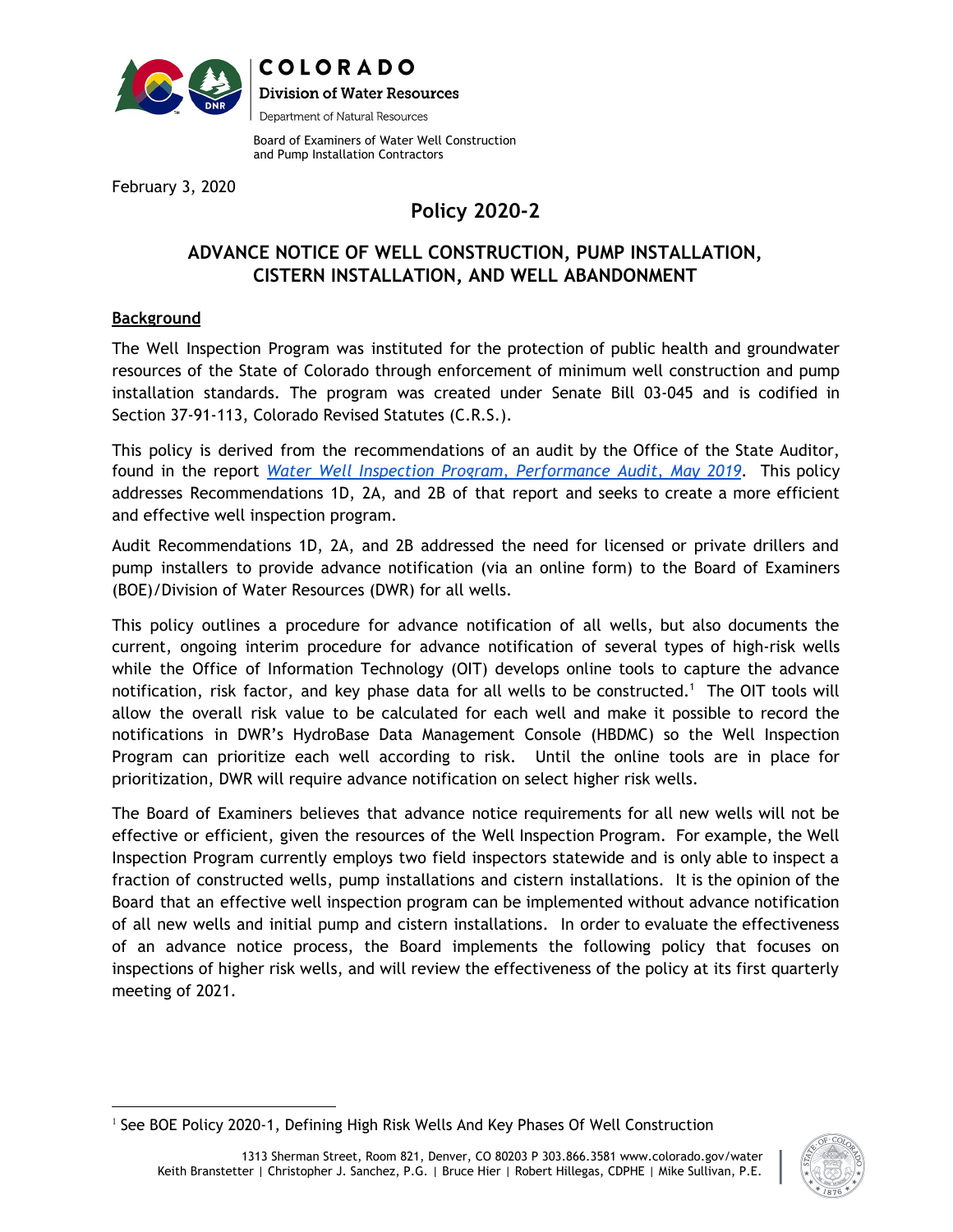BOE Policy 2020-2 February 3, 2020 page 2 of 4

### **Objective**

This policy will allow well inspectors to know when a project begins and allow them to coordinate with the driller or pump installer on estimated dates and times to be on-site during key phases of well construction. It is intended to function such that the advance notice requirement does not result in any field delays for drillers or pump installers. In nearly all situations, advance notice given the day before should be feasible, but situations may arise in which advance notice the day before is not feasible. Well inspectors will not have the authority to delay a project, but the inspectors will document instances where a licensed contractor, authorized individual, private driller or pump installer, or landowner has deliberately obstructed a well inspection pursuant to BOE Policy 2019-3.

#### **Policy**

Pursuant to Construction Rule 6.2.2.1 (2 CCR 402-2), licensed or private drillers, licensed or private pump installers, and authorized individuals must comply with the conditions of approval of the well permit including providing advance notification. Advance notification through an online form must be provided to DWR prior to each of the following events:

- commencement of well construction (rig on-site drilling/excavating the well),
- initial installation of the first permanent pump (not replacements), and
- initial installation of a cistern connected to a water well supply system.

If the BOE has ordered the abandonment of a well or if abandonment is required pursuant to a stipulated settlement, the individual abandoning the well will be required to provide advance notification before the abandonment.

Advance notification must be submitted by 11:59 pm the day before (i.e., one calendar day before) commencement of well construction or abandonment. An emergency process for notice of well construction or abandonment is outlined later in this policy. Advance notice can be given for multiple wells on any given day; however an updated notice must be given for any project not started on the previously noticed date.

Advance notification for the initial installation of the first permanent pump or initial installation of a cistern connected to a water well supply system should be submitted one calendar day before starting the project. In the event the pump installer is unable to provide notice one calendar day in advance, the pump installer must provide notification through the online form as soon as possible. In such an event the pump installer must also contact the well inspector via text message with details regarding the installation project—including the well permit receipt, reason for same-day notification, project location, and estimated project timeline.

The online advance notification form will require the following additional information:

- Identification of the aquifer and aquifer type in which the driller anticipates the well will be completed.
- The date well construction or pump/cistern installation will commence.
- The estimated completion date of the full well construction/pump installation project.
- An office contact and any on-site contact name(s) and phone number(s).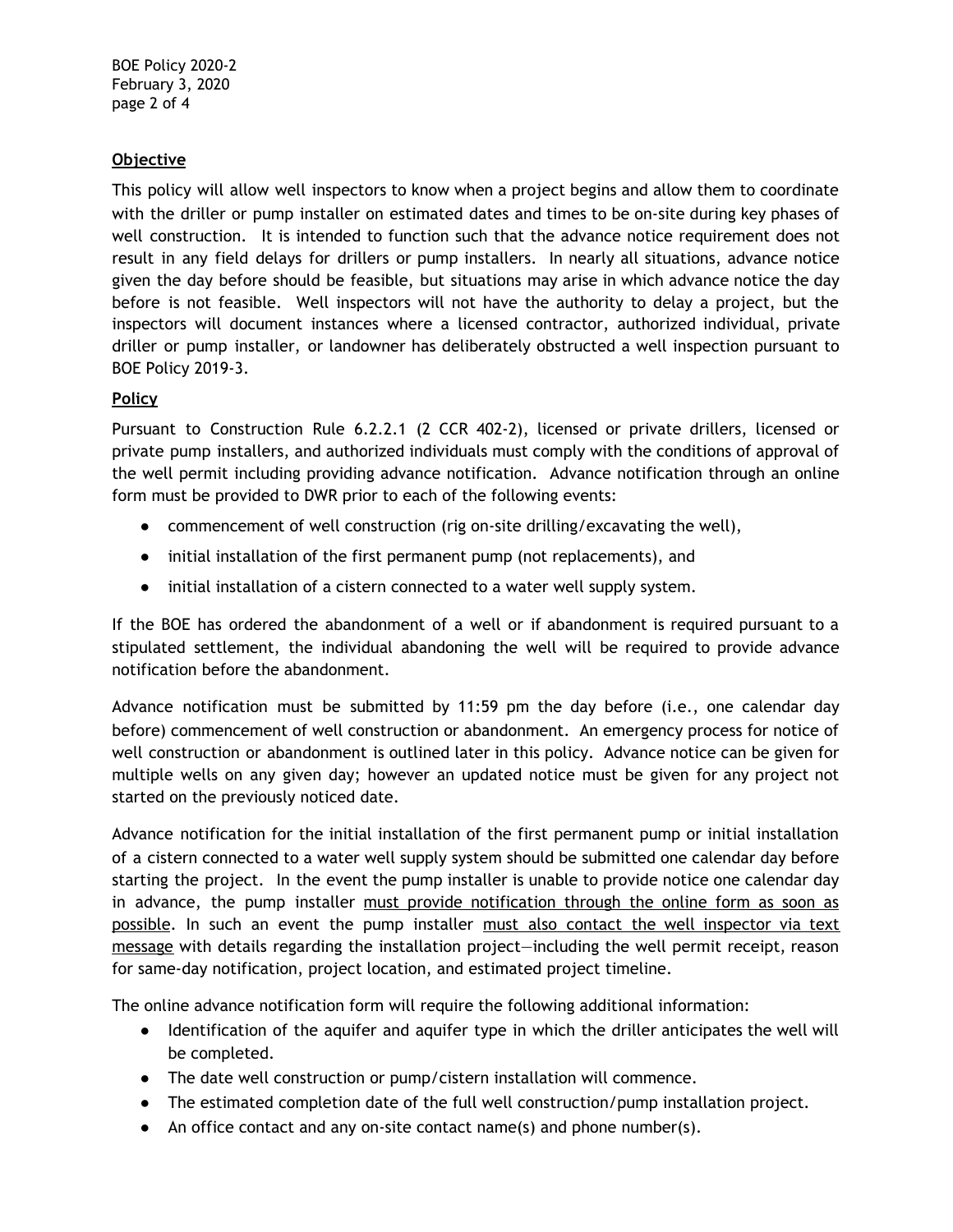BOE Policy 2020-2 February 3, 2020 page 3 of 4

**Changes in Notification:** The advance notice form can be updated or edited if a situation requires. The link to edit the notification is included in the email response when the original notice was submitted.

If the anticipated aquifer and/or aquifer type changes during drilling activities, the driller must update the notification as soon as possible. Changes to aquifer and/or aquifer type do not require one calendar day's notice.

Any change in the date of commencement of well construction or abandonment must be re-noticed one calendar day before the revised anticipated date.

Any changes to the initial installation of the pump or cistern should be noticed one calendar day before or pursuant to the same-day provision outlined above.

Changes to the estimated completion date do not need to be updated in the advance notice form, but must be provided to the well inspector if the well inspector has coordinated with the driller or pump installer pursuant to the Notification of Key Phases section described below.

**Notification of Key Phases:** Well inspectors will contact and coordinate with the drillers or pump installers regarding the dates and times of key phases of well construction. If the well inspector and driller/pump installer have communicated about a date or time of a key phase, the inspector will document the anticipated date and/or time in their records. If the two parties have been in communication as described above and the date or time of the key phase changes, the driller or pump installer must provide notice of the change to the inspector as soon as reasonably possible to provide the well inspector an opportunity to observe the key phase. Changes to notification of key phases does not require one calendar day's notice.

**Unforeseen Circumstances Process:** This policy recognizes that situations may occur in which one calendar day's advance notice of well construction or abandonment is not feasible as a result of emergencies or unforeseen circumstances. In these circumstances the contractor, authorized individual, or private driller/pump installer must provide notification as soon as possible. The individual must document and maintain any evidence to substantiate that the failure to provide one calendar day's advance notice was justified; including correspondence from the customer or date-stamped photographs of a site condition resulting in the change. The evidence must be provided to the BOE upon request.

In the case of an unforeseen circumstances notice, the BOE may review the evidence as to why the notification was not given the day before commencement. In instances where the failure to provide one-day notice is not justified, the BOE may direct staff to initiate a stipulated settlement <sup>2</sup> with the individual for failure to follow the permit notification condition (Rule 6.2.2.1).

**Notification Form Location:** Information regarding the notification process and a link to the electronic notification form can be found on the Division of Water Resources' webpage, <http://colorado.gov/water>.

<sup>&</sup>lt;sup>2</sup> See BOE Policy 2019-2, Investigation of Violations and Negotiations of Stipulated Settlements